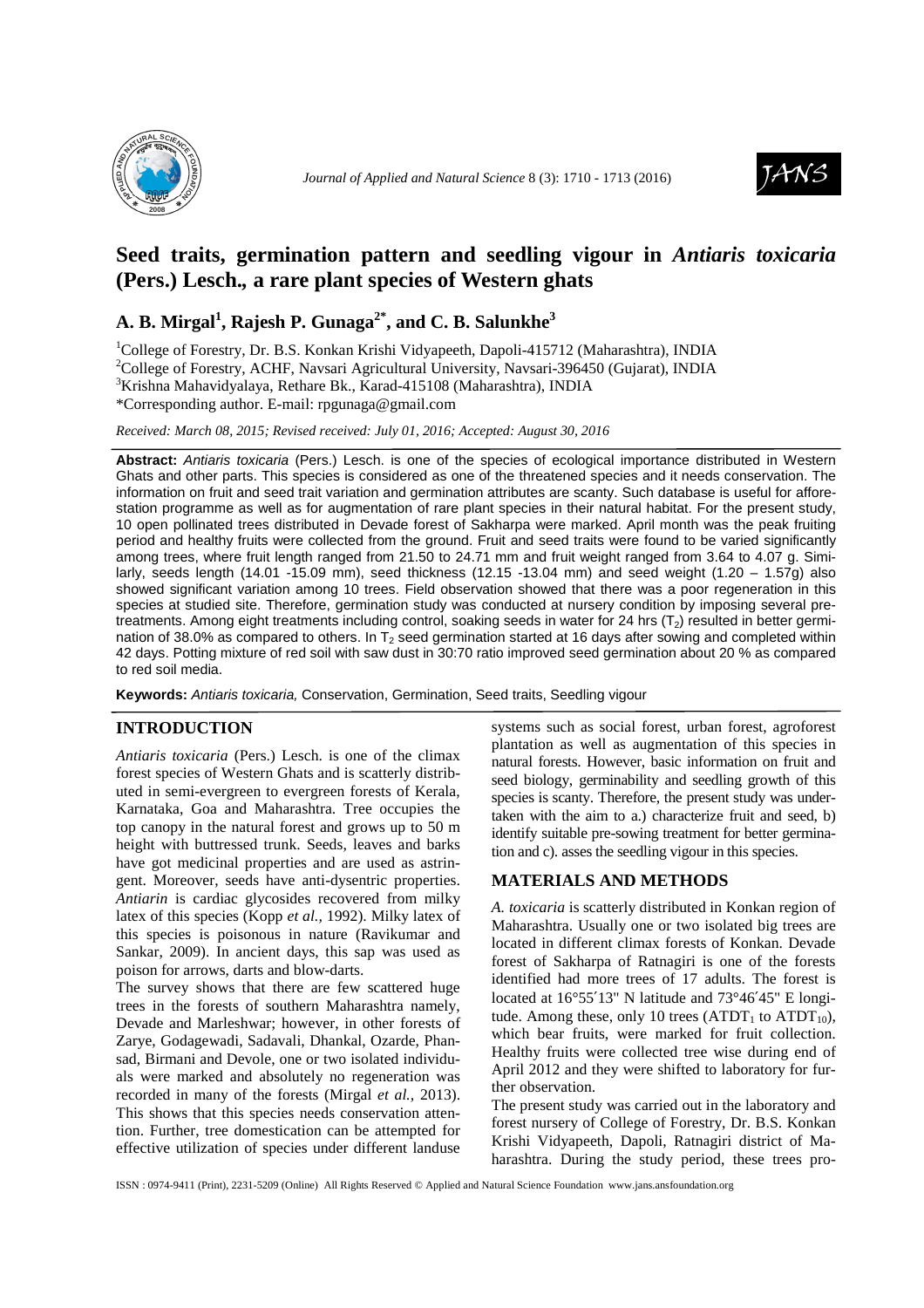duced poor fruit set and hence, number of fruit/seed samples was limited to 50 samples. For fruit and seed characterization, only 50 randomly selected healthy fruits per tree were used (Gunaga and Vasudeva, 2009). Observation on fruit and seed traits in terms of weight (g), length (mm), thickness (mm) and pulp content (g) was recorded.

For germination trial, bulk seeds collected from Devade forest were used. Fresh bulk fruits collected were depulped and seeds were extracted. In the germination trial, following eight different pre-sowing treatments including control were imposed during May 2012.

| Treat-         | Details of pre-sowing treatments imposed        |
|----------------|-------------------------------------------------|
| ments          |                                                 |
| $T_{1}$        | Control                                         |
| T <sub>2</sub> | Soaking seeds in water for 24 hrs               |
| $T_3$          | Soaking seeds in water for 48 hrs               |
| $T_{4}$        | Soaking seeds in luke warm water for 24 hrs     |
| $T_5$          | Soaking seeds in GA3 @ 100 ppm solution for 6   |
|                | hrs                                             |
| $T_6$          | Soaking seeds in GA3 $@$ 300 ppm solution for 6 |
|                | hrs                                             |
| T <sub>7</sub> | Soaking seeds in GA3 $@$ 500 ppm solution for 6 |
|                | hrs                                             |
| $T_{8}$        | Soaking seeds in cow dung slurry for three days |

Germination trial was undertaken under mist chamber of College of Forestry, Dapoli. For each treatment, four replications containing 50 seeds each were sown on nursery bed. Daily germination count was made up to 120 days from the date of sowing. Furthermore, seed germination was also tested two growing media, where red soil  $(T_1)$ was considered as control and red soil with saw dust in ratio of 30:70  $(T_2)$  was considered as treatment.

In order to study the growth pattern at nursery, 25 seedlings were raised separately in polybags containing red soil. Growth observations like seedling height, basal diameter and number of leaves were recorded up to six months. Further, 10 randomly selected seedlings of six months old were used to record biomass attributes like fresh and dry weight of shoot, leaf and root. Data were compiled and subjected to statistical analysis following

simple CRD using mstat-C statistical software and ANOVA was constructed as per the procedure suggested by Gomez and Gomez (1984). For seedling growth and biomass traits, simple mean and standard deviation were calculated and used in interpretation of data.

### **RESULTS AND DISCUSSION**

Result showed that there was a significant variation among 10 different trees for various fruit and seed traits (Table 1)*.* Fruit length varied from 21.50  $(ATDT<sub>9</sub>)$  to 24.71 mm  $(ATDT<sub>1</sub>)$  with an overall mean 23.67 mm, whereas fruit thickness ranged between 18.36 (ATDT<sub>10</sub>) and 19.75 mm (ATDT<sub>4</sub>). Fruit weight varied from 3.64 (ATDT<sub>10</sub>) to 4.07 g (ATDT<sub>1</sub> and  $ATDT<sub>9</sub>$ ) with an overall mean of 3.88g (Table 1). Seeds collected from tree bearing no.  $ATDT<sub>10</sub>$  showed the lowest seed length (14.01 mm), seed thickness (12.15 mm) and seed weight (1.20g), whereas tree no.  $ATDT<sub>7</sub>$  showed maximum seed length of 15.09 mm, thickness of 13.04 mm and seed weight of 1.57 g (Table 1). Pulp weight varied significantly among 10 trees and it varied from 2.11 (ATDT<sub>7</sub>) to 2.79 g (ATDT<sub>5</sub>) with mean pulp weight of 2.55 g (Table 1). In the present study, fresh weight, dry weight and seed moisture content of bulk samples were recorded as follows: 5.07g±0.63, 3.31g±0.38 and 53.08%± 1.57, respectively.

Pattern of seed germination among several pretreatments is depicted in fig.1. Seeds of *A. toxicaria*  started germination within 16 days after sowing (DAS) in different treatments and took about 105 days to complete its germination. In control, initial germination was 14 per cent at 37 DAS and it was prolonged up to 105 DAS with 33 per cent germination. Among several pre-treatments,  $T_2$  (soaking seeds in water for 24 hrs) resulted in better germination of 38 per cent, followed by  $T<sub>6</sub>$  (soaking seeds in GA3-300 ppm solution for 6 hrs) as compared to other pre-treatments. Interestingly, in  $T_2$  treatment, seed germination initiated during 16 DAS and completed its germination within 42 DAS (37%; Fig. 1). Treatments such as  $T_3$ ,  $T_4$ ,  $T_5$ ,  $T_7$  and  $T_8$ , infact, inhibited seed germination

**Table 1.** Variation in fruit and seed traits among different trees in *A. toxicaria* (N=50)*.*

|                   | <b>Fruit traits</b>         |        |                  |                             |        |                  |              |
|-------------------|-----------------------------|--------|------------------|-----------------------------|--------|------------------|--------------|
| <b>Trees</b>      | Weight                      | Length | <b>Thickness</b> | Weight                      | Length | <b>Thickness</b> | Pulp         |
|                   | $\left( \mathbf{g} \right)$ | (mm)   | (mm)             | $\left( \mathbf{g} \right)$ | (mm)   | (mm)             | weight $(g)$ |
| ATDT <sub>1</sub> | 4.07                        | 24.71  | 19.11            | 1.36                        | 14.37  | 12.70            | 2.71         |
| ATDT <sub>2</sub> | 3.74                        | 23.61  | 18.86            | 1.30                        | 14.21  | 12.24            | 2.44         |
| ATDT <sub>3</sub> | 3.88                        | 23.72  | 19.60            | 1.31                        | 14.35  | 12.38            | 2.58         |
| ATDT <sub>4</sub> | 3.72                        | 24.62  | 19.75            | 1.25                        | 14.25  | 12.09            | 2.47         |
| ATDT <sub>5</sub> | 4.05                        | 23.46  | 19.15            | 1.26                        | 14.12  | 12.31            | 2.79         |
| ATDT <sub>6</sub> | 3.99                        | 23.47  | 19.64            | 1.27                        | 14.35  | 12.35            | 2.71         |
| ATDT <sub>7</sub> | 3.68                        | 23.43  | 18.44            | 1.57                        | 15.09  | 13.04            | 2.11         |
| ATDT <sub>8</sub> | 3.92                        | 24.55  | 19.04            | 1.33                        | 14.39  | 12.57            | 2.60         |
| ATDT <sub>9</sub> | 4.07                        | 21.50  | 19.01            | 1.45                        | 14.88  | 12.97            | 2.62         |
| $ATDT_{10}$       | 3.64                        | 23.62  | 18.36            | 1.20                        | 14.01  | 12.15            | 2.44         |
| Grand Mean        | 3.88                        | 23.67  | 19.10            | 1.33                        | 14.40  | 12.48            | 2.55         |
| CD @ 5% P         | 0.35                        | 1.60   | 1.19             | 0.19                        | 0.76   | 0.65             | 0.35         |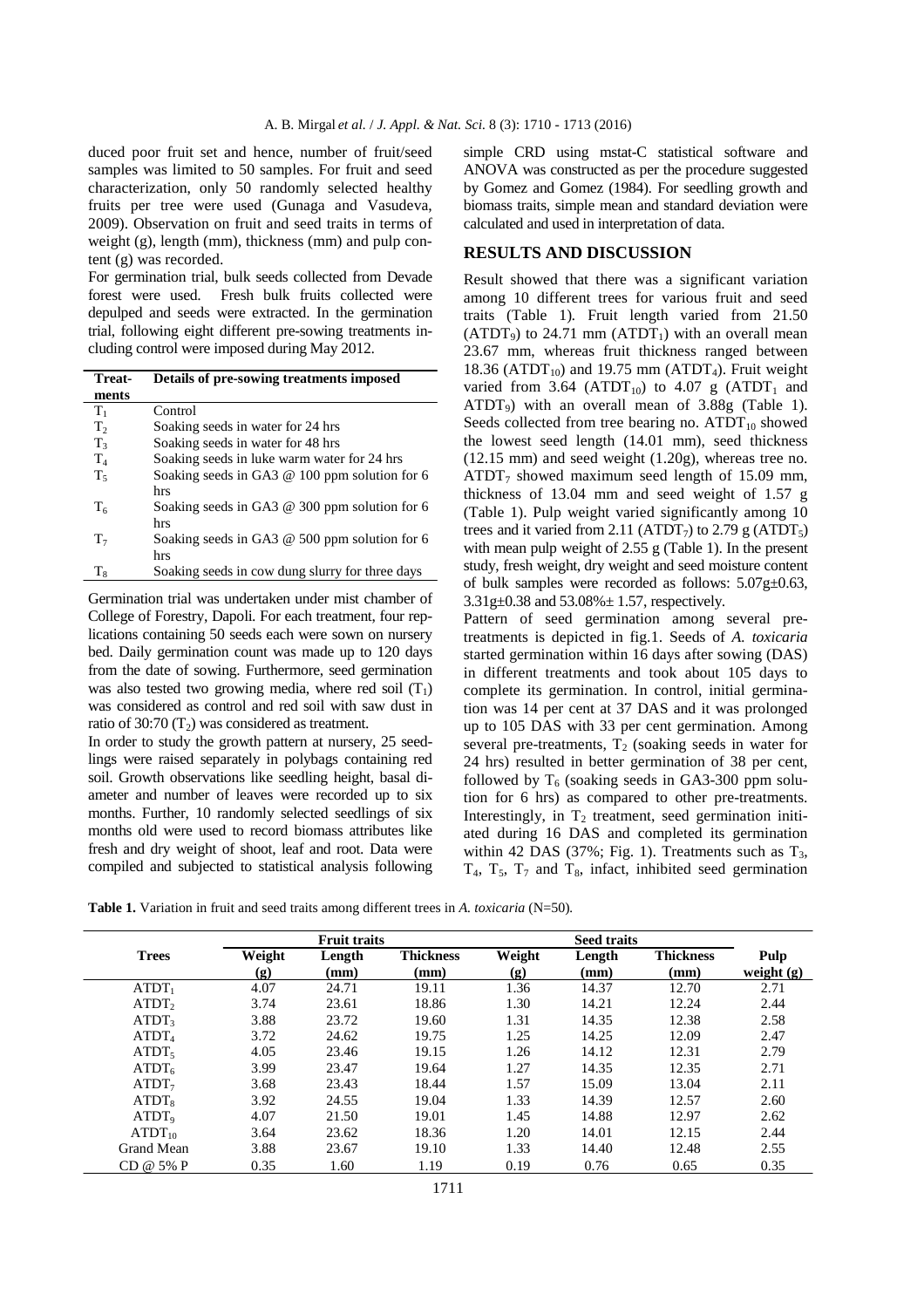|  |  |                                        | <b>Table 2.</b> Growth and biomass attributes of A. toxicaria at |  |  |
|--|--|----------------------------------------|------------------------------------------------------------------|--|--|
|  |  | nursery level (Plant age $= 6$ month). |                                                                  |  |  |

| <b>Growth and Biomass Parameters</b> | $Mean \pm SD$    |
|--------------------------------------|------------------|
| Plant height (cm)                    | $25.96 \pm 4.30$ |
| Collar diameter (mm)                 | $4.88 + 0.67$    |
| Root length (cm)                     | $8.86 + 4.91$    |
| No. of leaves per plant              | $8.5 + 1.51$     |
| Fresh weigh to Shoot $(g)$           | $1.61 + 0.49$    |
| Fresh weigh to Root $(g)$            | $2.59 \pm 1.79$  |
| Fresh weigh to leaves $(g)$          | $1.85 \pm 0.52$  |
| Total fresh weight of seedling (g)   | $6.06 + 2.65$    |
| Dry weigh to Shoot $(g)$             | $0.64 + 0.25$    |
| Dry weigh to Root $(g)$              | $0.83 \pm 0.58$  |
| Dry weigh to leaves $(g)$            | $0.59 \pm 0.18$  |
| Total dry weight of seedling (g)     | $2.06 \pm 0.94$  |



**Fig. 1***. Influence of seed treatments on seed germination in A. toxicaria (T1- Control; T2- soaking seeds in water 24 hrs; T3 soaking seeds in normal water 48 hrs, T4- soaking seeds in luke warm water 24 hrs; T5- soaking seeds in GA3 @100 ppm solution for 6 hrs; T6- soaking seeds in GA3 @ 300ppm solution for 6 hrs; T7- soaking seeds in GA3 @ 500ppm solution for 6 hrs; T<sup>8</sup> - soaking seeds in cow dung slurry for 3 days).* 

(Fig. 1). Influence of red soil  $(T_1)$  and red soil with saw dust in ratio of 30:70  $(T_2)$  on seed germination was studied. Media containing soil and saw dust  $(T_2)$ showed early germination as well as highest germination as compared to red soil (Fig. 2).

Details of growth and biomass of seedlings at the age of six months in the nursery are given in table 2. On an average, six months old plant grows up to the height of about 26 cm with collar diameter of 4.88 mm and root length of 8.86 cm. Total dry biomass of seedling  $(\text{shoot} + \text{root} + \text{leaf})$  was  $2.06 \pm 0.94$  g and it varied among sampled seedlings from 1.05 to 3.91 g per plant. The overall fresh weight of leaf, shoot and root was  $1.85 \pm 0.52$ ,  $1.61 \pm 0.49$  and  $2.59 \pm 1.79$  g, respectively (Table 2). Dry weight of leaf, shoot and root of *A. toxicaria* seedlings recorded at 6 months age was 0.59, 0.64 and 0.83 g, respectively.

*A. toxicaria* is monoecious tree species that produce crowded male flowers and solitary female flower and pollinated by tiny insects. It blooms during October to



**Fig. 2.** *Influence of potting media on seed germination in A. toxicaria.* 

January and fruit fall occurs during April to June. It was recorded that fruits were velvet red in colour containing single whitish seeds. The present study has increased understanding of the basic history traits like seed biology and seedling vigour of this species. Result shows that there was intra-population variation in fruit and seed characters in *A. toxicaria* indicating the scope for genetic improvement of this species through half-sib family selection. Vasudeva *et al.* (2005) studied tree to tree variation in reproductive traits and germination attributes in *Dysoxylum malabaricum*. Further, half-sib family variation for seedling vigour was also recorded. Similarly, Gunaga and Vasudeva (2009) reported significant variation in seedling vigour among half-sib families of *Mammea suriga* at nursery stage. Several authors stressed upon the importance of seed and seedling ecology on conservation and genetic improvement of different species like *Dysoxylum binectariferum* (Gunaga *et al.,* 2008)*, Nothapodytes nimmoniana* (Hareesh *et al.,* 2008), *Calophyllum inophyllum*  (Gunaga *et al.,* 2011) and *Garcinia talbotii* (Bansude, 2013). Therefore, the information provided in the study may be useful for further improvement, conservation and sustainable management of this species.

#### **Conclusion**

It is concluded that tree to tree variation in fruit and seed traits has been recorded in this species. Fruit weight (3.64 to 4.07 g) and seed weight (1.2 to 1.57 g) including other traits varied significantly among 10 trees indicating lot scope for further tree selection and it needs detailed study. Based seed traits, tree no.  $T_7$ performed better and may be used for large scale seed collection. Germination of this species is improved through presowing treatments *viz.,* soaking seeds in water for 24 hrs  $(T_2)$  and soaking seeds in  $GA_3$ -300 ppm solution for 6 hrs  $(T_6)$ . Therefore,  $T_2$  treatment is suggested for large scale propagation, infact, this treatment is also cheaper. Potting mixture containing red soil and saw dust in the ratio of 70:30 enhanced seed germination than red soil alone, hence, mixture of red-